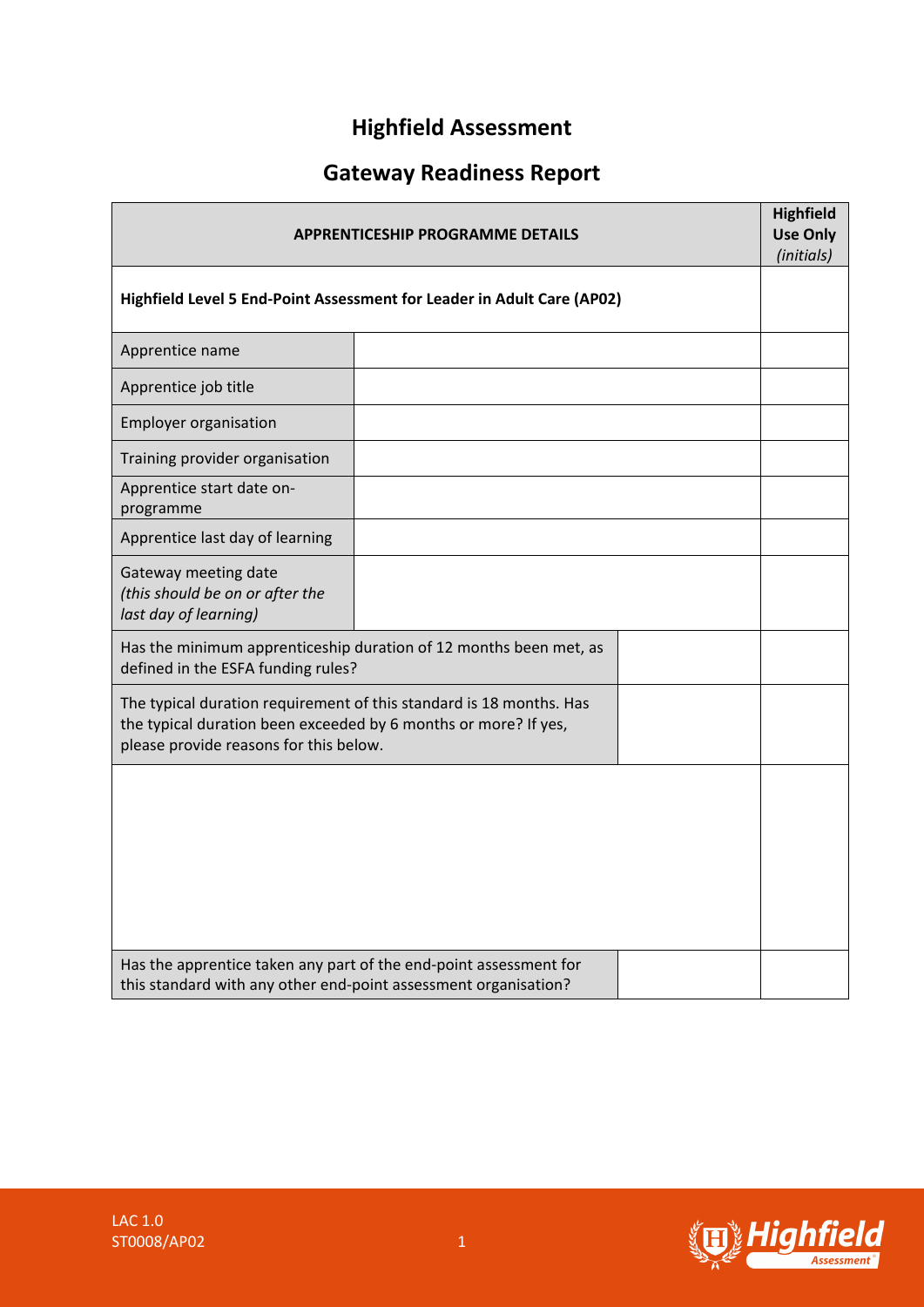| <b>PREREQUISITE REQUIREMENTS</b>                                                                 |                                         |                                                                      |                                            |  |  |  |  |
|--------------------------------------------------------------------------------------------------|-----------------------------------------|----------------------------------------------------------------------|--------------------------------------------|--|--|--|--|
| Prerequisite<br>requirement                                                                      | <b>Achieved by</b><br>the<br>apprentice | <b>Evidence type provided</b><br>(e.g. PLR, certificate, screenshot) | <b>Highfield Use</b><br>Only<br>(initials) |  |  |  |  |
| Achieved English L2                                                                              |                                         |                                                                      |                                            |  |  |  |  |
| <b>Achieved Maths L2</b>                                                                         |                                         |                                                                      |                                            |  |  |  |  |
| Completed the Level 5<br>Diploma in Leadership<br>and Management for<br>Adult Care qualification |                                         |                                                                      |                                            |  |  |  |  |
| Observation plan form<br>completed                                                               |                                         |                                                                      |                                            |  |  |  |  |

#### **GATEWAY REVIEW**

The gateway review should be completed by the employer, supported by the training provider, to record how the apprentice has met each of the standard subject areas. This can be discussed through a Q&A, and/or the apprentice may present evidence that can be reviewed during the meeting to show their achievement of the standard.

The employer, supported by the training provider, must agree that the apprentice is, in their view, competent in the role and therefore ready to undertake the end-point assessment. This should be recorded in the table below, along with any comments.

| <b>Standard area</b>              | <b>Assessment</b><br>ready? | <b>Comments</b> |
|-----------------------------------|-----------------------------|-----------------|
| <b>Behaviours</b>                 |                             |                 |
| <b>Tasks and responsibilities</b> |                             |                 |
| <b>Dignity and human rights</b>   |                             |                 |
| <b>Communication</b>              |                             |                 |
| Safeguarding                      |                             |                 |
| <b>Health and wellbeing</b>       |                             |                 |
| Professional                      |                             |                 |
| development                       |                             |                 |
| Leadership                        |                             |                 |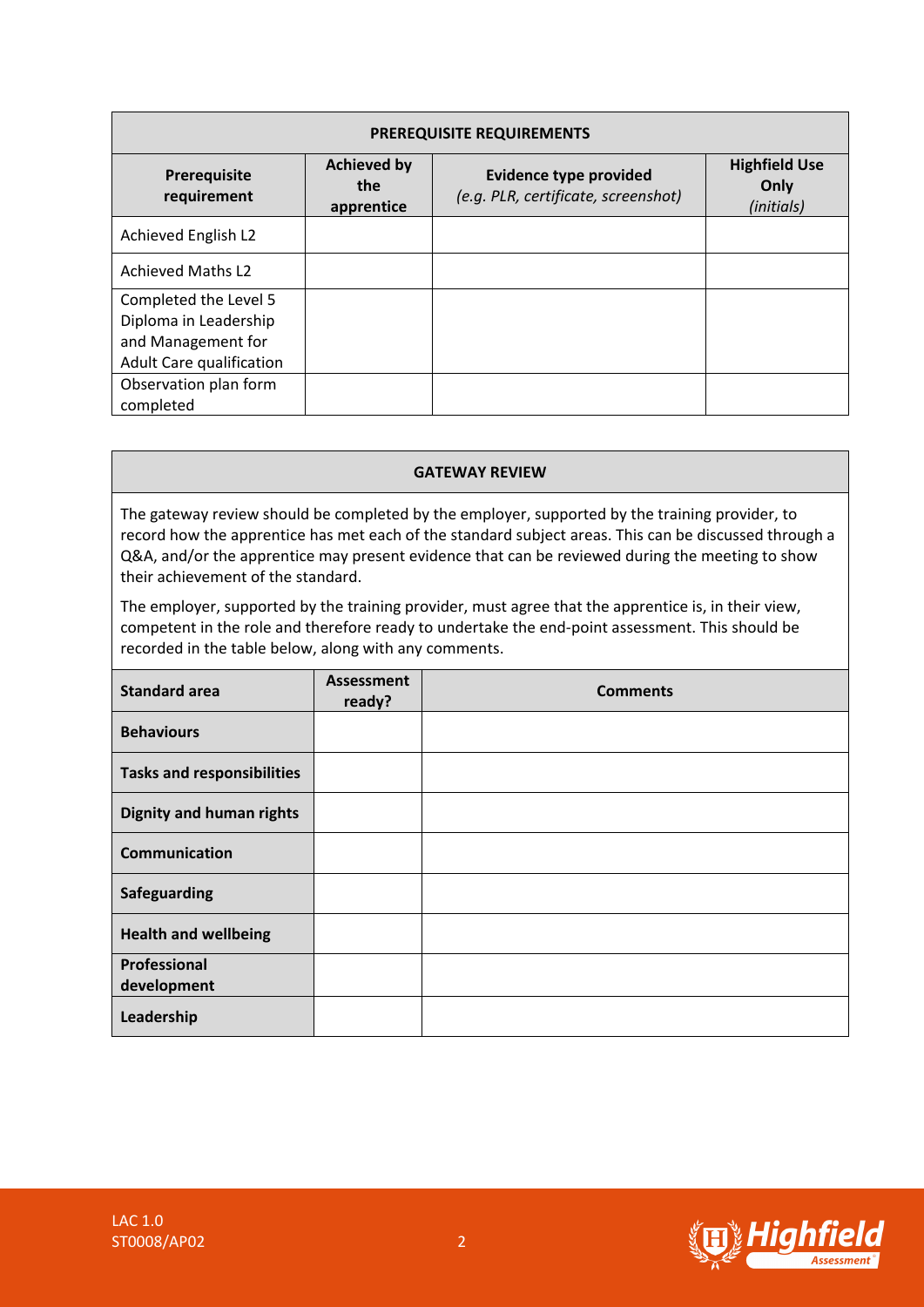### **GATEWAY MEETING OUTCOME**

Should the apprentice not be assessment-ready, a period of additional training and preparation must take place. Following the additional training and preparation, the Gateway Readiness Report must be completed again.

If the apprentice is assessment-ready, the following declaration must be signed by all parties and the Gateway Readiness Report submitted to Highfield Assessment.

### **DECLARATION**

**By signing this form, the signatories below confirm that they understand and agree to the following:**

- **1. That the employer has selected Highfield as their end-point assessment organisation and agrees to the negotiated price**
- **2. That the apprentice has completed the mandatory on programme elements of the apprenticeship and is ready for end-point assessment with Highfield**
- **3. That all evidence used within any assessment or presented to Highfield is the apprentice's own work and does not infringe any third-party rights**
- **4. That evidence may be recorded and stored for quality assurance purposes using either video or audio equipment**
- **5. That the apprentice meets all Highfield's and Education and Skills Funding Agency (ESFA) requirements, including that relating to eligibility to be put forward for endpoint assessment**
- **6. That the apprentice has been on-programme for the minimum duration required by the ESFA and assessment plan**
- **7. That the apprentice has achieved the minimum pre-requisite maths and English achievement as detailed in this document and on the Assessment Plan**
- **8. That the apprentice has achieved the Level 5 Diploma in Leadership and Management in Adult Care qualification as outlined in the document and Assessment Plan.**
- **9. That the apprentice, if successful, gives permission for Highfield to request the apprenticeship certificate from the ESFA who issue the certificate on behalf of the Secretary of State.**

**The undersigned also acknowledge and accept that, in the event that any of the above requirements are not met, Highfield will be unable to end-point assess the apprentice. Furthermore, in such circumstances Highfield may draw any defaults to the attention of the ESFA or any other relevant authority/organisation.**